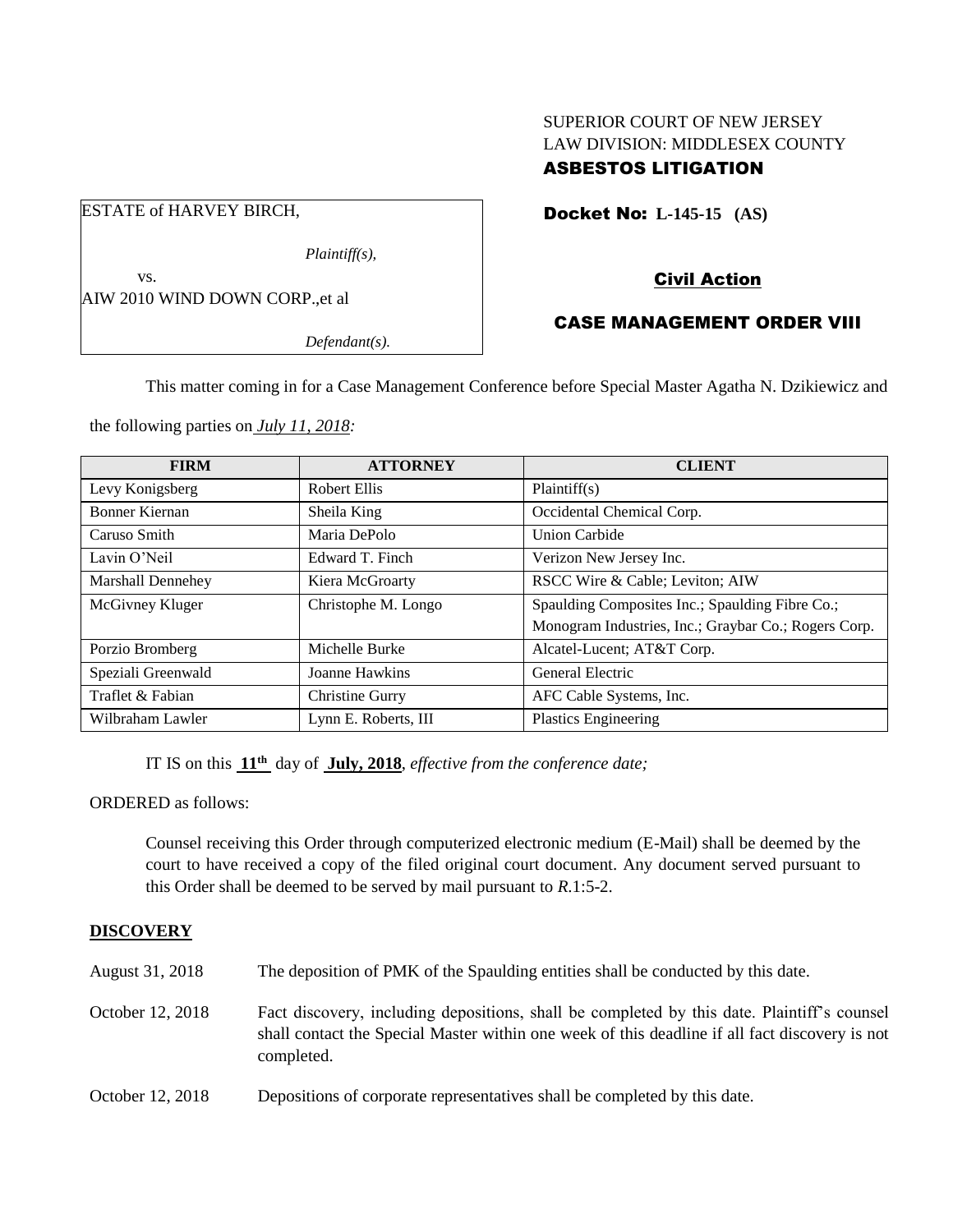### **EARLY SETTLEMENT**

March 1, 2018 Settlement demands shall be served on all counsel and the Special Master by this date.

#### **SUMMARY JUDGMENT MOTION PRACTICE**

| December 14, 2018 | Plaintiff's counsel shall advise, in writing, of intent not to oppose motions by this<br>date. |
|-------------------|------------------------------------------------------------------------------------------------|
| January 18, 2019  | Summary judgment motions shall be filed no later than this date.                               |
| February 15, 2019 | Last return date for summary judgment motions.                                                 |

### **MEDICAL DEFENSE**

November 13, 2018 Plaintiff shall serve medical expert reports by this date.

March 29, 2019 Defendants shall identify its medical experts and serve medical reports, if any, by this date. In addition, defendants shall notify plaintiff's counsel (as well as all counsel of record) of a joinder in an expert medical defense by this date.

## **LIABILITY EXPERT REPORTS**

November 13, 2018 Plaintiff shall identify its liability experts and serve liability expert reports or a certified expert statement by this date or waive any opportunity to rely on liability expert testimony.

March 29, 2019 Defendants shall identify its liability experts and serve liability expert reports, if any, by this date or waive any opportunity to rely on liability expert testimony.

#### **ECONOMIST EXPERT REPORTS**

- November 13, 2018 Plaintiff shall identify its expert economists and serve expert economist report(s), if any, by this date or waive any opportunity to rely on economic expert testimony.
- March 29, 2019 Defendants shall identify its expert economists and serve expert economist report(s), if any, by this date or waive any opportunity to rely on economic expert testimony.

#### **EXPERT DEPOSITIONS**

April 30, 2019 Expert depositions shall be completed by this date. To the extent that plaintiff and defendant generic experts have been deposed before, the parties seeking that deposition in this case must file an application before the Special Master and demonstrate the necessity for that deposition. To the extent possible, documents requested in a deposition notice directed to an expert shall be produced three days in advance of the expert deposition. The expert shall not be required to produce documents that are readily accessible in the public domain.

 $\_$  ,  $\_$  ,  $\_$  ,  $\_$  ,  $\_$  ,  $\_$  ,  $\_$  ,  $\_$  ,  $\_$  ,  $\_$  ,  $\_$  ,  $\_$  ,  $\_$  ,  $\_$  ,  $\_$  ,  $\_$  ,  $\_$  ,  $\_$  ,  $\_$  ,  $\_$  ,  $\_$  ,  $\_$  ,  $\_$  ,  $\_$  ,  $\_$  ,  $\_$  ,  $\_$  ,  $\_$  ,  $\_$  ,  $\_$  ,  $\_$  ,  $\_$  ,  $\_$  ,  $\_$  ,  $\_$  ,  $\_$  ,  $\_$  ,